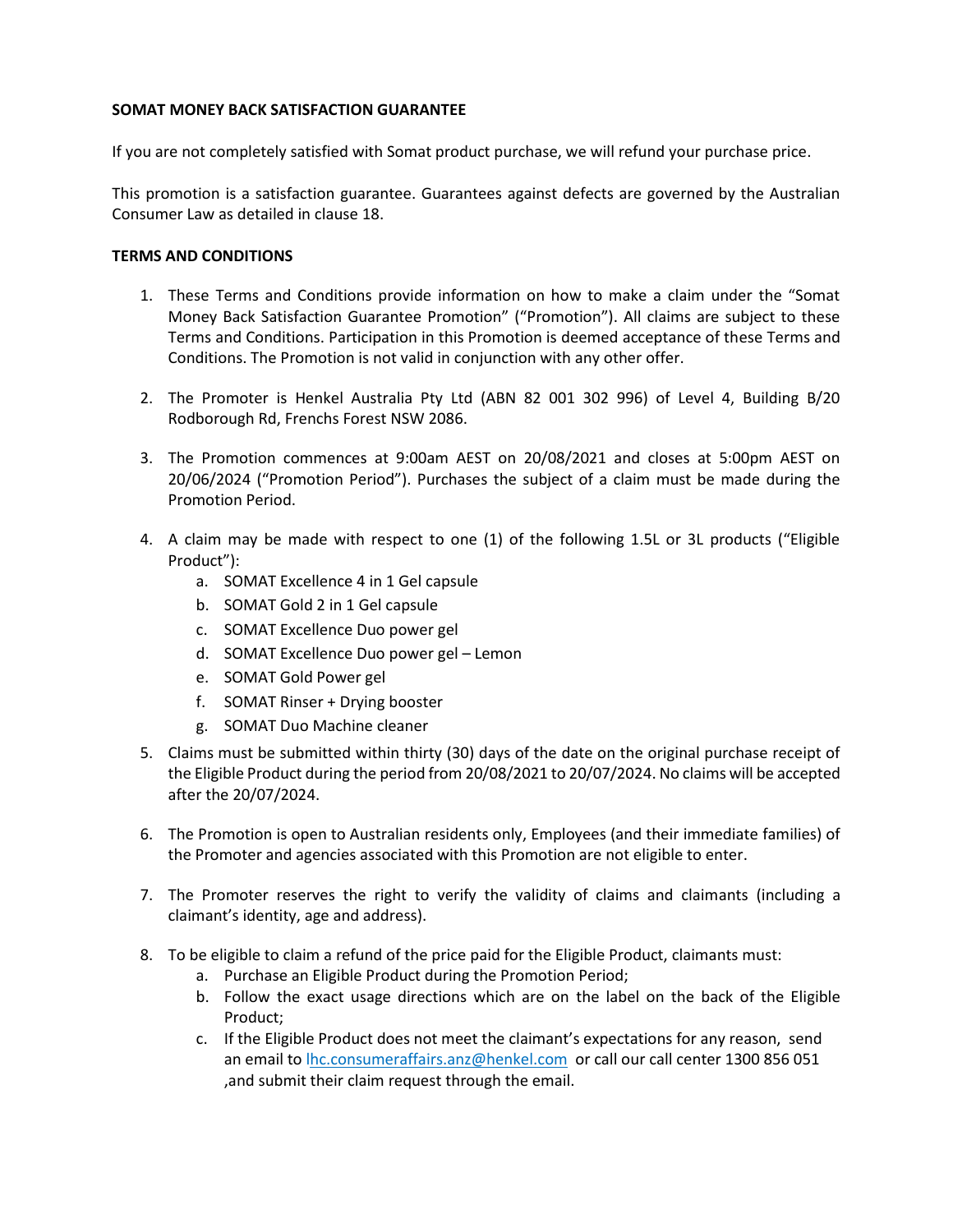- d. State the reason for dissatisfaction, including the claimant's full name, residential address and contact details.
- e. Enclose the full digits of the **product barcode**, the original label from the back of packaging on the Eligible Product and the original dated receipt image of purchase for the Eligible Product
- f. Submit the Complete details (as indication in d. and e.) to the following email address, so that it is received no later than 20/07/2022 (in accordance with clause [5\)](#page-0-0):

[lhc.consumeraffairs.anz@henkel.com](mailto:hc.consumeraffairs.anz@henkel.com)

9. Incomplete, indecipherable or illegible claims will be deemed invalid.

10. The Promoter's decision is final and no correspondence will be entered into. For each valid claim submitted and received, the claimant will be refunded the amount shown on the purchase receipt provided in EFTPOS gift card .

EFTPOS gift card can be used anywhere that EFTPOS is accepted to make a purchase. The EFTPOS can be used in many retailers Australia – wide such as supermarket stores, fashion stores and restaurants that can accept EFTPOS card.

- a. The card must be activated within 3 months of issue date. To activate, go to activatedcard.com.au. The card expires 12 months from date of issue
- b. Once you have registered your card, swipe your gift card and insert the PIN at the payment terminal anywhere EFTPOS is accepted.
- C. To check card balance, card expire & full conditions of use go to activatedthecard.com.au.
- 11. Successful claimants will be notified in writing via the email address provided by the claimant.
- 12. Successful claimants must allow up to thirty (30) days from submission of a claim for the refund to be processed via EFTPOS gift card. Refunds are not transferrable or exchangeable.
- 13. A limit of one (1) claim per household (based on residential address) applies.
- 14. A limit of one (1) claim per receipt applies.
- 15. The Promoter may, at its absolute discretion, reject a claim or disqualify a claimant if:
	- a. the claim is submitted by a group, club or organisation;
	- b. the claimant fails to establish his/her eligibility to submit a claim to the satisfaction of the Promoter;
	- c. the claimant submits a claim that is not in accordance with these Terms and Conditions; or
	- d. the claimant has tampered with the claim process or engaged in any unlawful or other improper misconduct calculated to jeopardise fair and proper conduct of the Promotion. The Promoter's legal rights to recover damages or other compensation in connection with any such conduct are reserved.